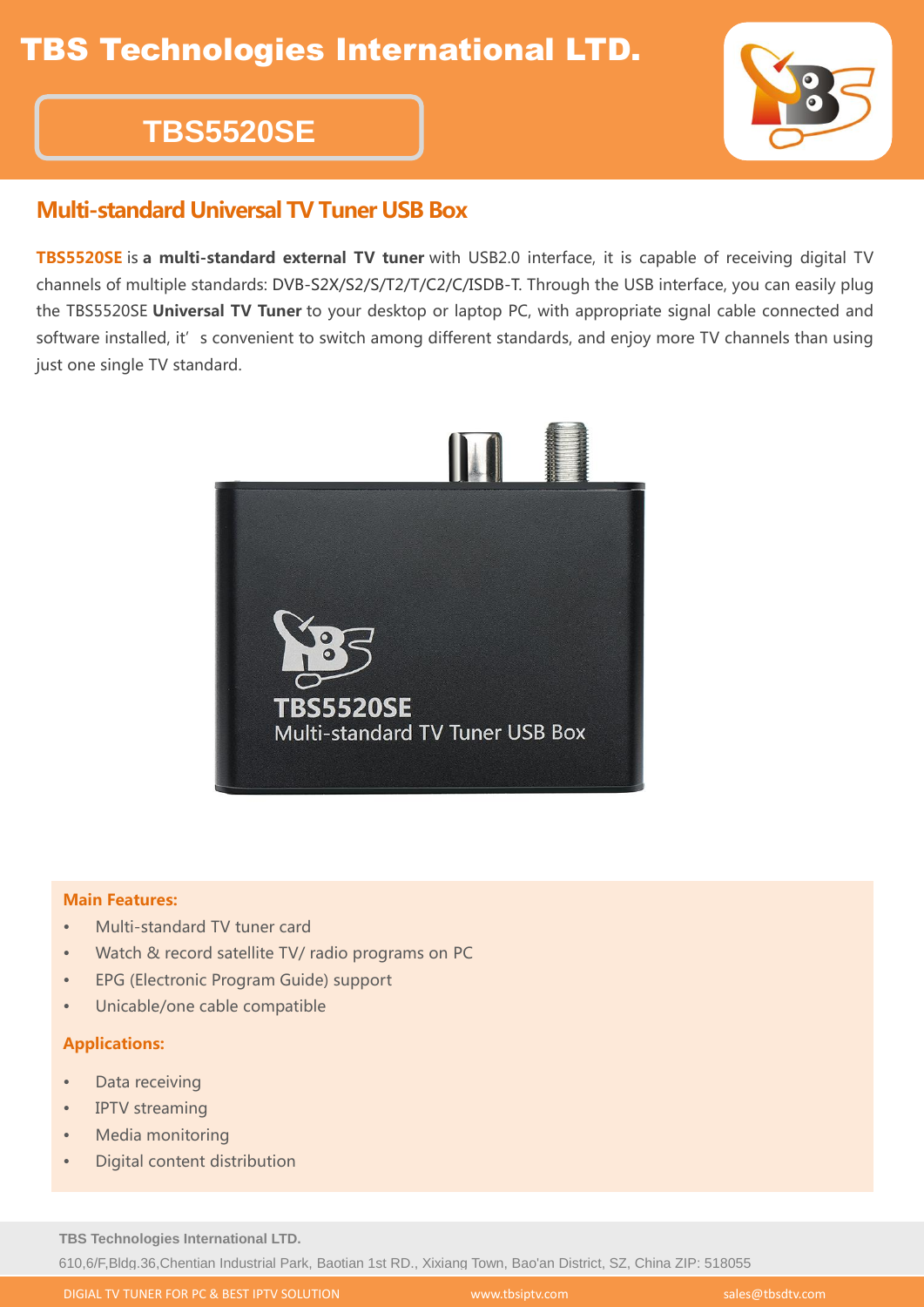### TBS Technologies International LTD.



## **TBS5520SE**

#### **Specifications:**

| ISDB-T                                 | COFDM demodulator and FEC decoding                                  |  |
|----------------------------------------|---------------------------------------------------------------------|--|
|                                        | Support 3 layers decoding                                           |  |
|                                        | <b>TMCC</b> decoding                                                |  |
|                                        | Support differential demodulation                                   |  |
|                                        | AC1 and AC2 decoding                                                |  |
| DVB-T2 and T2-Lite                     | Receiving channel: VHF band, UHF band                               |  |
|                                        | Bandwidth: 1.7, 5, 6, 7, 8MHz                                       |  |
|                                        | FEC: QPSK, 16QAM, 64QAM, 256QAM                                     |  |
|                                        | FFT mode: 1K, 2K, 4K, 8K, 16K, 32K                                  |  |
|                                        | Code rate: 1/2, 2/3, 3/4, 5/6, 7/8                                  |  |
| DVB-C2                                 | COFDM demodulator(16 QAM to 4096 QAM)                               |  |
|                                        | FEC(LDPC/BCH) decoder                                               |  |
|                                        | Bandwidth: 6MHz, 7MHz, 8MHz                                         |  |
| DVB-C and ITU-T J.83<br><b>Annex B</b> | QAM demodulator                                                     |  |
|                                        | FEC decoder                                                         |  |
|                                        | 1 to 7.2MSymbol/s                                                   |  |
| DVB-S/S2/S2X                           | symbol rates: 1-45Msps                                              |  |
|                                        | FEC:                                                                |  |
|                                        | DVB-S/S2                                                            |  |
|                                        | QPSK: 1/2, 3/5, 2/3, 3/4, 4/5, 5/6, 8/9, 9/10                       |  |
|                                        | 8PSK: 3/5, 2/3, 3/4, 5/6, 8/9, 9/10                                 |  |
|                                        | 16APSK: 2/3, 3/4, 4/5, 5/6, 8/9, 9/10                               |  |
|                                        | 32APSK: 3/4, 4/5, 5/6, 8/9, 9/10                                    |  |
|                                        | DVB-S2X                                                             |  |
|                                        | QPSK:<br>13/45, 9/20, 11/20                                         |  |
|                                        | 100/180, 104/180<br>$2_4_2_$ APSK:                                  |  |
|                                        | 23/36, 25/36, 13/18<br>8PSK:                                        |  |
|                                        | 90/180, 96/180, 100/180, 18/30, 20/30<br>8_8_APSK:                  |  |
|                                        | 16APSK:<br>26/45, 3/5, 28/45, 23/36, 25/36, 13/18, 140/180, 154/180 |  |
|                                        | 4_12_16rb_APSK:<br>2/3                                              |  |
|                                        | 48416APSK:<br>128/180, 132/180, 140/180                             |  |
| <b>Power consumption</b>               |                                                                     |  |
| Input/ Power:                          | 5V/5W                                                               |  |
| temperature                            | 0~60°C                                                              |  |

**TBS Technologies International LTD.**

610,6/F,Bldg.36,Chentian Industrial Park, Baotian 1st RD., Xixiang Town, Bao'an District, SZ, China ZIP: 518055